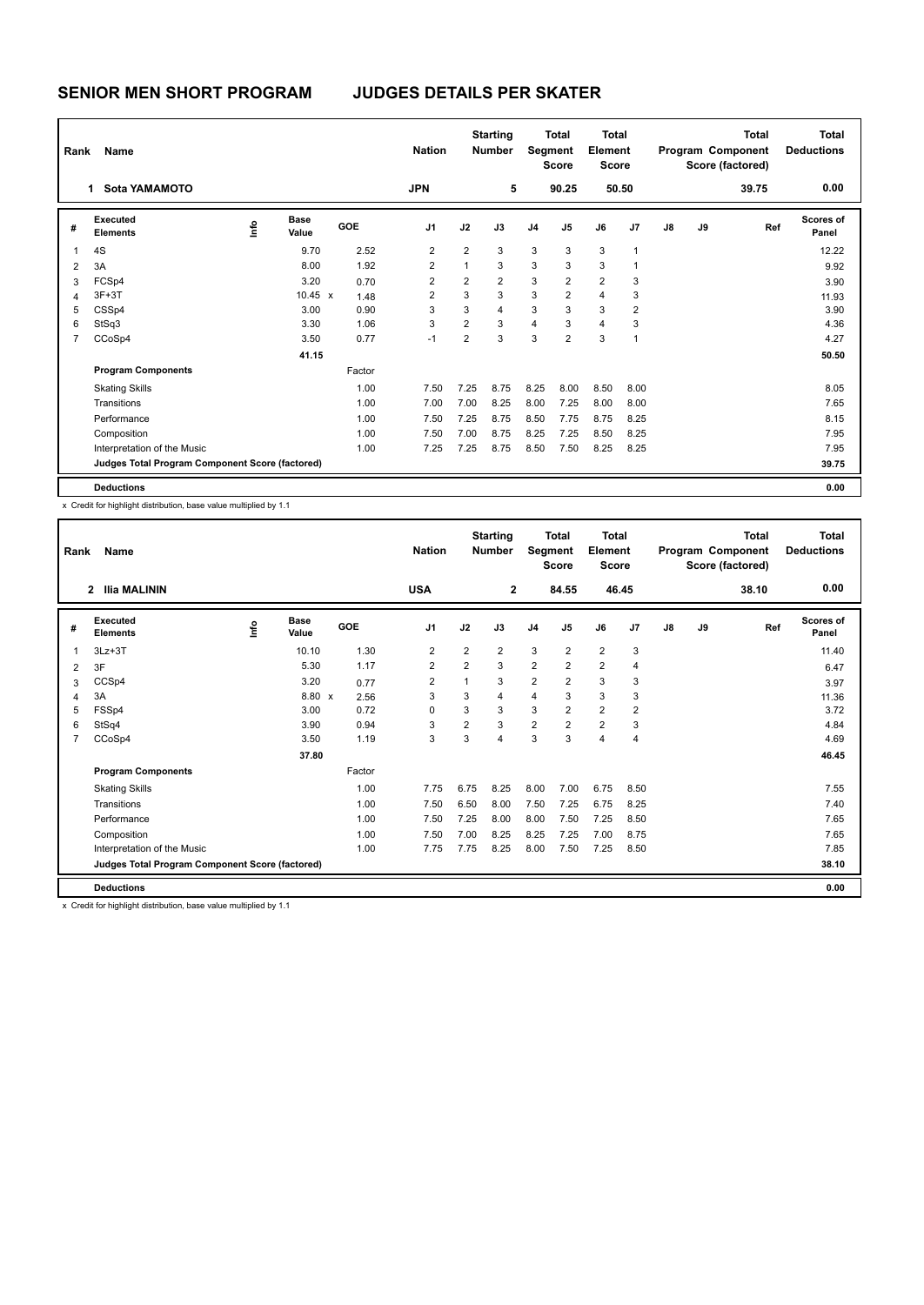| Rank           | Name                                            |    |                      |            | <b>Nation</b>  |                | <b>Starting</b><br><b>Number</b> |                | <b>Total</b><br>Segment<br><b>Score</b> | <b>Total</b><br>Element<br><b>Score</b> |                |    |    | <b>Total</b><br>Program Component<br>Score (factored) | <b>Total</b><br><b>Deductions</b> |
|----------------|-------------------------------------------------|----|----------------------|------------|----------------|----------------|----------------------------------|----------------|-----------------------------------------|-----------------------------------------|----------------|----|----|-------------------------------------------------------|-----------------------------------|
|                | <b>Mihhail SELEVKO</b><br>3                     |    |                      |            | <b>EST</b>     |                | 13                               |                | 79.86                                   |                                         | 44.01          |    |    | 35.85                                                 | 0.00                              |
| #              | Executed<br><b>Elements</b>                     | ١m | <b>Base</b><br>Value | <b>GOE</b> | J <sub>1</sub> | J2             | J3                               | J <sub>4</sub> | J5                                      | J6                                      | J <sub>7</sub> | J8 | J9 | Ref                                                   | <b>Scores of</b><br>Panel         |
| 1              | 3F                                              |    | 5.30                 | 1.59       | $\overline{2}$ | 4              | $\overline{4}$                   | 3              | 3                                       | 3                                       | $\overline{2}$ |    |    |                                                       | 6.89                              |
| $\overline{2}$ | 3A                                              |    | 8.00                 | 1.44       | $\overline{2}$ | $\overline{2}$ | 3                                | $\overline{2}$ | $\overline{2}$                          | $\mathbf{1}$                            | 1              |    |    |                                                       | 9.44                              |
| 3              | CCoSp3                                          |    | 3.00                 | 0.84       | 3              | $\overline{2}$ | 3                                | 3              | 3                                       | 3                                       | 2              |    |    |                                                       | 3.84                              |
| 4              | $3Lz + 3T$                                      |    | $11.11 \times$       | 0.71       | 0              | 1              | $\overline{2}$                   | $\overline{2}$ | 0                                       | $\mathbf{1}$                            | 2              |    |    |                                                       | 11.82                             |
| 5              | CCSp4                                           |    | 3.20                 | 0.70       | 2              | 1              | 3                                | $\overline{2}$ | $\overline{2}$                          | $\overline{2}$                          | 3              |    |    |                                                       | 3.90                              |
| 6              | FSSp4                                           |    | 3.00                 | 0.36       | $-1$           | 0              | 3                                | $\overline{2}$ | $\mathbf{1}$                            | $\mathbf{1}$                            | 2              |    |    |                                                       | 3.36                              |
| $\overline{7}$ | StSq4                                           |    | 3.90                 | 0.86       | $\overline{2}$ | $\overline{2}$ | $\overline{2}$                   | $\overline{2}$ | 3                                       | 3                                       | $\overline{2}$ |    |    |                                                       | 4.76                              |
|                |                                                 |    | 37.51                |            |                |                |                                  |                |                                         |                                         |                |    |    |                                                       | 44.01                             |
|                | <b>Program Components</b>                       |    |                      | Factor     |                |                |                                  |                |                                         |                                         |                |    |    |                                                       |                                   |
|                | <b>Skating Skills</b>                           |    |                      | 1.00       | 7.25           | 7.25           | 7.75                             | 7.50           | 7.25                                    | 7.00                                    | 7.00           |    |    |                                                       | 7.25                              |
|                | Transitions                                     |    |                      | 1.00       | 7.25           | 6.75           | 7.25                             | 7.00           | 6.75                                    | 6.75                                    | 6.50           |    |    |                                                       | 6.90                              |
|                | Performance                                     |    |                      | 1.00       | 7.50           | 7.00           | 8.00                             | 7.00           | 7.25                                    | 7.25                                    | 6.75           |    |    |                                                       | 7.20                              |
|                | Composition                                     |    |                      | 1.00       | 7.50           | 7.00           | 8.00                             | 7.25           | 7.00                                    | 7.00                                    | 6.75           |    |    |                                                       | 7.15                              |
|                | Interpretation of the Music                     |    |                      | 1.00       | 7.50           | 7.50           | 7.75                             | 7.25           | 7.25                                    | 7.25                                    | 7.25           |    |    |                                                       | 7.35                              |
|                | Judges Total Program Component Score (factored) |    |                      |            |                |                |                                  |                |                                         |                                         |                |    |    |                                                       | 35.85                             |
|                | <b>Deductions</b>                               |    |                      |            |                |                |                                  |                |                                         |                                         |                |    |    |                                                       | 0.00                              |

x Credit for highlight distribution, base value multiplied by 1.1

| Rank           | Name                                            |      |                      |            | <b>Nation</b>  |                | <b>Starting</b><br><b>Number</b> | Segment        | <b>Total</b><br><b>Score</b> | <b>Total</b><br>Element<br><b>Score</b> |                |               |    | <b>Total</b><br>Program Component<br>Score (factored) | <b>Total</b><br><b>Deductions</b> |
|----------------|-------------------------------------------------|------|----------------------|------------|----------------|----------------|----------------------------------|----------------|------------------------------|-----------------------------------------|----------------|---------------|----|-------------------------------------------------------|-----------------------------------|
|                | <b>Mark GORODNITSKY</b><br>4                    |      |                      |            | <b>ISR</b>     |                | 10                               |                | 78.59                        | 42.84                                   |                |               |    | 35.75                                                 | 0.00                              |
| #              | Executed<br><b>Elements</b>                     | lnfo | <b>Base</b><br>Value | <b>GOE</b> | J <sub>1</sub> | J2             | J3                               | J <sub>4</sub> | J5                           | J6                                      | J7             | $\mathsf{J}8$ | J9 | Ref                                                   | <b>Scores of</b><br>Panel         |
| 1              | 3A                                              |      | 8.00                 | 2.24       | $\overline{2}$ | 4              | 3                                | 3              | 3                            | 3                                       | $\overline{2}$ |               |    |                                                       | 10.24                             |
| 2              | $3F+3T$                                         |      | 9.50                 | 0.11       | 0              | $\overline{2}$ | $\Omega$                         | $\mathbf{1}$   | $\Omega$                     | 0                                       | 0              |               |    |                                                       | 9.61                              |
| 3              | FCSp4                                           |      | 3.20                 | 0.38       | 1              |                | $\mathbf{1}$                     | $\mathbf{1}$   | $\overline{2}$               | $\mathbf{1}$                            | 3              |               |    |                                                       | 3.58                              |
| $\overline{4}$ | 3Lz                                             |      | 6.49 $\times$        | 1.42       | 0              | 3              | 3                                | 2              | $\overline{2}$               | 3                                       | $\overline{2}$ |               |    |                                                       | 7.91                              |
| 5              | CSSp3                                           |      | 2.60                 | 0.47       | 0              |                | $\overline{2}$                   | $\overline{2}$ | $\overline{2}$               | $\overline{2}$                          | $\overline{2}$ |               |    |                                                       | 3.07                              |
| 6              | StSq3                                           |      | 3.30                 | 0.86       | $\mathbf{1}$   | 2              | 3                                | $\overline{2}$ | 3                            | 4                                       | 3              |               |    |                                                       | 4.16                              |
| $\overline{7}$ | CCoSp4                                          |      | 3.50                 | 0.77       | $\mathbf{1}$   | $\overline{2}$ | $\overline{2}$                   | $\overline{2}$ | 3                            | $\overline{2}$                          | 3              |               |    |                                                       | 4.27                              |
|                |                                                 |      | 36.59                |            |                |                |                                  |                |                              |                                         |                |               |    |                                                       | 42.84                             |
|                | <b>Program Components</b>                       |      |                      | Factor     |                |                |                                  |                |                              |                                         |                |               |    |                                                       |                                   |
|                | <b>Skating Skills</b>                           |      |                      | 1.00       | 6.00           | 7.25           | 7.50                             | 7.25           | 7.25                         | 7.25                                    | 7.25           |               |    |                                                       | 7.25                              |
|                | Transitions                                     |      |                      | 1.00       | 5.75           | 7.00           | 6.75                             | 6.75           | 7.00                         | 7.00                                    | 7.00           |               |    |                                                       | 6.90                              |
|                | Performance                                     |      |                      | 1.00       | 5.75           | 7.25           | 7.25                             | 7.00           | 7.25                         | 7.50                                    | 7.50           |               |    |                                                       | 7.25                              |
|                | Composition                                     |      |                      | 1.00       | 5.75           | 7.25           | 7.00                             | 7.00           | 7.00                         | 7.25                                    | 7.50           |               |    |                                                       | 7.10                              |
|                | Interpretation of the Music                     |      |                      | 1.00       | 5.50           | 7.00           | 7.25                             | 7.25           | 7.25                         | 7.50                                    | 7.50           |               |    |                                                       | 7.25                              |
|                | Judges Total Program Component Score (factored) |      |                      |            |                |                |                                  |                |                              |                                         |                |               |    |                                                       | 35.75                             |
|                | <b>Deductions</b>                               |      |                      |            |                |                |                                  |                |                              |                                         |                |               |    |                                                       | 0.00                              |
|                |                                                 |      |                      |            |                |                |                                  |                |                              |                                         |                |               |    |                                                       |                                   |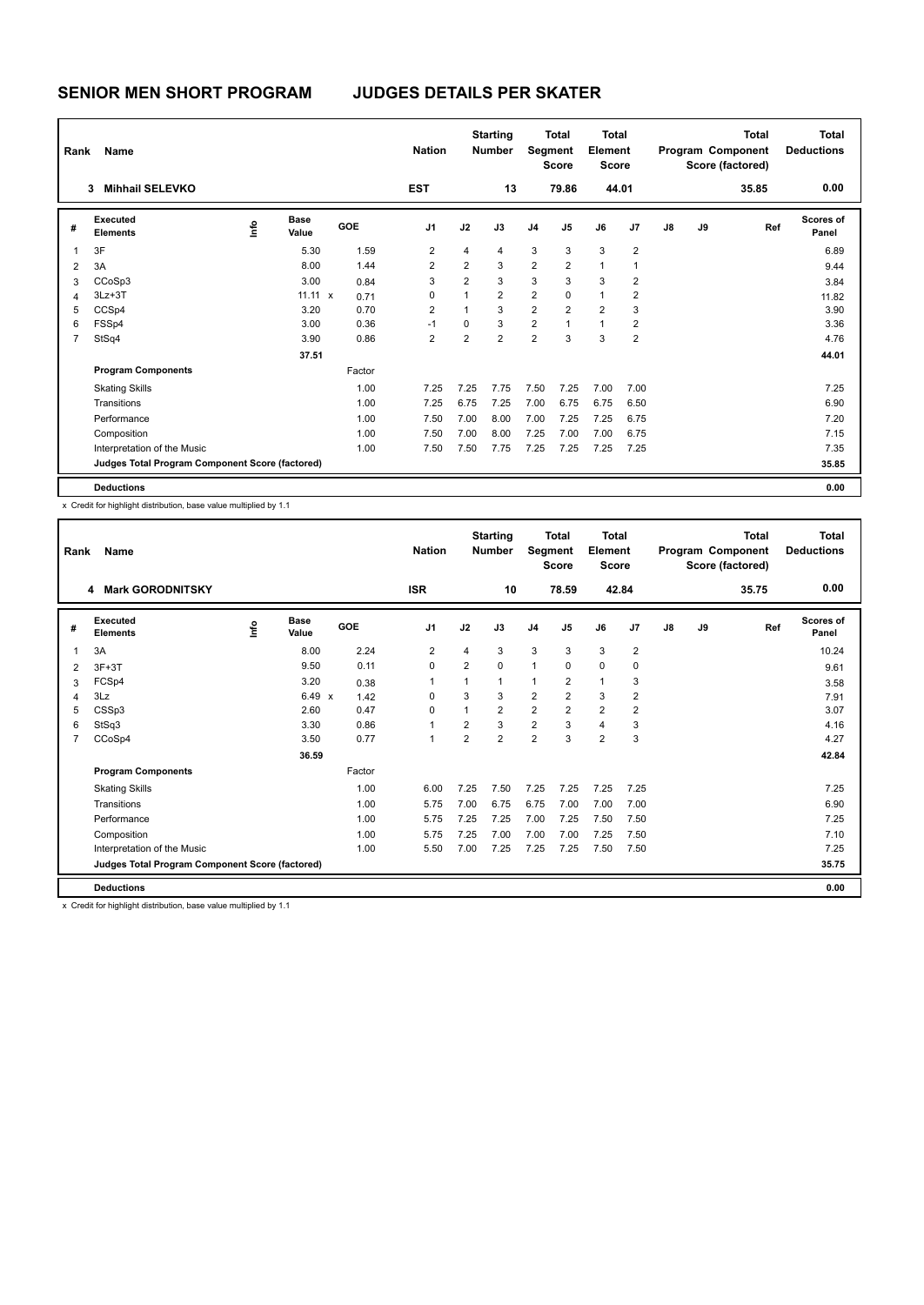| Rank           | Name                                            |      |                      |            | <b>Nation</b>  |                | <b>Starting</b><br><b>Number</b> |                | <b>Total</b><br><b>Segment</b><br><b>Score</b> | <b>Total</b><br>Element<br><b>Score</b> |                |    |    | <b>Total</b><br>Program Component<br>Score (factored) | <b>Total</b><br><b>Deductions</b> |
|----------------|-------------------------------------------------|------|----------------------|------------|----------------|----------------|----------------------------------|----------------|------------------------------------------------|-----------------------------------------|----------------|----|----|-------------------------------------------------------|-----------------------------------|
|                | <b>Basar OKTAR</b><br>5.                        |      |                      |            | <b>TUR</b>     |                | 9                                |                | 74.15                                          |                                         | 40.75          |    |    | 33.40                                                 | 0.00                              |
| #              | Executed<br><b>Elements</b>                     | ١mfo | <b>Base</b><br>Value | <b>GOE</b> | J <sub>1</sub> | J2             | J3                               | J <sub>4</sub> | J <sub>5</sub>                                 | J6                                      | J <sub>7</sub> | J8 | J9 | Ref                                                   | <b>Scores of</b><br>Panel         |
| $\overline{1}$ | 3A                                              |      | 8.00                 | 1.28       | 1              | 1              | $\overline{2}$                   | $\overline{2}$ | $\overline{2}$                                 | $\overline{2}$                          | $\mathbf{1}$   |    |    |                                                       | 9.28                              |
| 2              | 3F                                              |      | 5.30                 | 0.00       | 0              | 0              | $\mathbf{1}$                     | 0              | $\mathbf 0$                                    | $\mathbf 0$                             | $\mathbf 0$    |    |    |                                                       | 5.30                              |
| 3              | CCSp4                                           |      | 3.20                 | 0.51       | 1              | 0              | 2                                | $\overline{2}$ | $\overline{1}$                                 | $\overline{2}$                          | 3              |    |    |                                                       | 3.71                              |
| 4              | $3Lz + 3T$                                      |      | 11.11 x              | 0.47       | $-2$           | 0              | 3                                | 1              | $\mathbf 0$                                    | $\overline{2}$                          | 1              |    |    |                                                       | 11.58                             |
| 5              | FSSp3                                           |      | 2.60                 | 0.26       | 0              | $\mathbf{1}$   | $\overline{2}$                   | $\mathbf{1}$   | 1                                              | $\mathbf{1}$                            | 1              |    |    |                                                       | 2.86                              |
| 6              | StSq3                                           |      | 3.30                 | 0.59       | $\overline{2}$ | $\overline{2}$ | $\overline{2}$                   | $\mathbf{1}$   | $\mathbf{1}$                                   | $\overline{2}$                          | $\overline{2}$ |    |    |                                                       | 3.89                              |
| 7              | CCoSp4                                          |      | 3.50                 | 0.63       | 1              | 1              | 3                                | $\overline{2}$ | $\overline{2}$                                 | $\overline{2}$                          | 2              |    |    |                                                       | 4.13                              |
|                |                                                 |      | 37.01                |            |                |                |                                  |                |                                                |                                         |                |    |    |                                                       | 40.75                             |
|                | <b>Program Components</b>                       |      |                      | Factor     |                |                |                                  |                |                                                |                                         |                |    |    |                                                       |                                   |
|                | <b>Skating Skills</b>                           |      |                      | 1.00       | 6.75           | 5.75           | 7.50                             | 7.00           | 6.50                                           | 6.75                                    | 6.75           |    |    |                                                       | 6.75                              |
|                | Transitions                                     |      |                      | 1.00       | 6.50           | 4.50           | 7.25                             | 6.75           | 6.00                                           | 6.50                                    | 6.50           |    |    |                                                       | 6.45                              |
|                | Performance                                     |      |                      | 1.00       | 6.75           | 5.00           | 8.00                             | 7.25           | 6.25                                           | 7.00                                    | 6.75           |    |    |                                                       | 6.80                              |
|                | Composition                                     |      |                      | 1.00       | 6.50           | 5.25           | 8.25                             | 7.25           | 5.75                                           | 6.75                                    | 6.75           |    |    |                                                       | 6.60                              |
|                | Interpretation of the Music                     |      |                      | 1.00       | 6.50           | 5.50           | 8.00                             | 7.50           | 6.00                                           | 7.00                                    | 7.00           |    |    |                                                       | 6.80                              |
|                | Judges Total Program Component Score (factored) |      |                      |            |                |                |                                  |                |                                                |                                         |                |    |    |                                                       | 33.40                             |
|                | <b>Deductions</b>                               |      |                      |            |                |                |                                  |                |                                                |                                         |                |    |    |                                                       | 0.00                              |

x Credit for highlight distribution, base value multiplied by 1.1

| Rank           | Name                                            |      |                      |        | <b>Nation</b>  |                | <b>Starting</b><br><b>Number</b> | Segment        | <b>Total</b><br><b>Score</b> | <b>Total</b><br>Element<br><b>Score</b> |                |               |    | <b>Total</b><br>Program Component<br>Score (factored) | <b>Total</b><br><b>Deductions</b> |
|----------------|-------------------------------------------------|------|----------------------|--------|----------------|----------------|----------------------------------|----------------|------------------------------|-----------------------------------------|----------------|---------------|----|-------------------------------------------------------|-----------------------------------|
|                | <b>Luc MAIERHOFER</b><br>6                      |      |                      |        | <b>AUT</b>     |                | 11                               |                | 68.90                        |                                         | 36.00          |               |    | 32.90                                                 | 0.00                              |
| #              | Executed<br><b>Elements</b>                     | lnfo | <b>Base</b><br>Value | GOE    | J <sub>1</sub> | J2             | J3                               | J <sub>4</sub> | J <sub>5</sub>               | J6                                      | J7             | $\mathsf{J}8$ | J9 | Ref                                                   | Scores of<br>Panel                |
| $\overline{1}$ | 2A                                              |      | 3.30                 | 0.46   | $\mathbf 0$    | $\overline{2}$ | $\overline{2}$                   | $\overline{2}$ | $\overline{2}$               | $\mathbf{1}$                            | $\mathbf 0$    |               |    |                                                       | 3.76                              |
| 2              | 3F                                              |      | 5.30                 | 0.00   | $\overline{1}$ | $\Omega$       | $\mathbf{1}$                     | 0              | $-1$                         | $\Omega$                                | $-1$           |               |    |                                                       | 5.30                              |
| 3              | CCSp4                                           |      | 3.20                 | 0.13   | 0              | $-1$           | $\overline{2}$                   | 0              | 0                            | $\mathbf{1}$                            | $\overline{1}$ |               |    |                                                       | 3.33                              |
| 4              | $3Lz + 3T$                                      |      | $11.11 \times$       | 0.47   | 1              | $\Omega$       | 3                                | $\Omega$       | $\Omega$                     | $\overline{2}$                          | -1             |               |    |                                                       | 11.58                             |
| 5              | FSSp4                                           |      | 3.00                 | 0.36   | 1              |                | $\overline{2}$                   | $\mathbf{1}$   |                              | $\overline{2}$                          | 0              |               |    |                                                       | 3.36                              |
| 6              | StSq4                                           |      | 3.90                 | 0.78   | 1              | $\overline{2}$ | $\overline{2}$                   | $\overline{2}$ | $\overline{2}$               | 3                                       | $\overline{2}$ |               |    |                                                       | 4.68                              |
| $\overline{7}$ | CCoSp4                                          |      | 3.50                 | 0.49   | $\overline{2}$ |                | 3                                | 1              | $\overline{1}$               | $\overline{2}$                          | $\overline{1}$ |               |    |                                                       | 3.99                              |
|                |                                                 |      | 33.31                |        |                |                |                                  |                |                              |                                         |                |               |    |                                                       | 36.00                             |
|                | <b>Program Components</b>                       |      |                      | Factor |                |                |                                  |                |                              |                                         |                |               |    |                                                       |                                   |
|                | <b>Skating Skills</b>                           |      |                      | 1.00   | 7.00           | 6.25           | 7.00                             | 6.50           | 6.00                         | 7.25                                    | 6.75           |               |    |                                                       | 6.70                              |
|                | Transitions                                     |      |                      | 1.00   | 7.00           | 6.00           | 6.75                             | 6.00           | 5.75                         | 7.00                                    | 6.50           |               |    |                                                       | 6.45                              |
|                | Performance                                     |      |                      | 1.00   | 6.75           | 6.50           | 7.00                             | 6.00           | 6.00                         | 7.00                                    | 6.75           |               |    |                                                       | 6.60                              |
|                | Composition                                     |      |                      | 1.00   | 6.75           | 6.25           | 6.75                             | 6.25           | 6.00                         | 7.50                                    | 6.50           |               |    |                                                       | 6.50                              |
|                | Interpretation of the Music                     |      |                      | 1.00   | 7.00           | 6.25           | 7.00                             | 6.25           | 6.25                         | 7.00                                    | 6.75           |               |    |                                                       | 6.65                              |
|                | Judges Total Program Component Score (factored) |      |                      |        |                |                |                                  |                |                              |                                         |                |               |    |                                                       | 32.90                             |
|                | <b>Deductions</b>                               |      |                      |        |                |                |                                  |                |                              |                                         |                |               |    |                                                       | 0.00                              |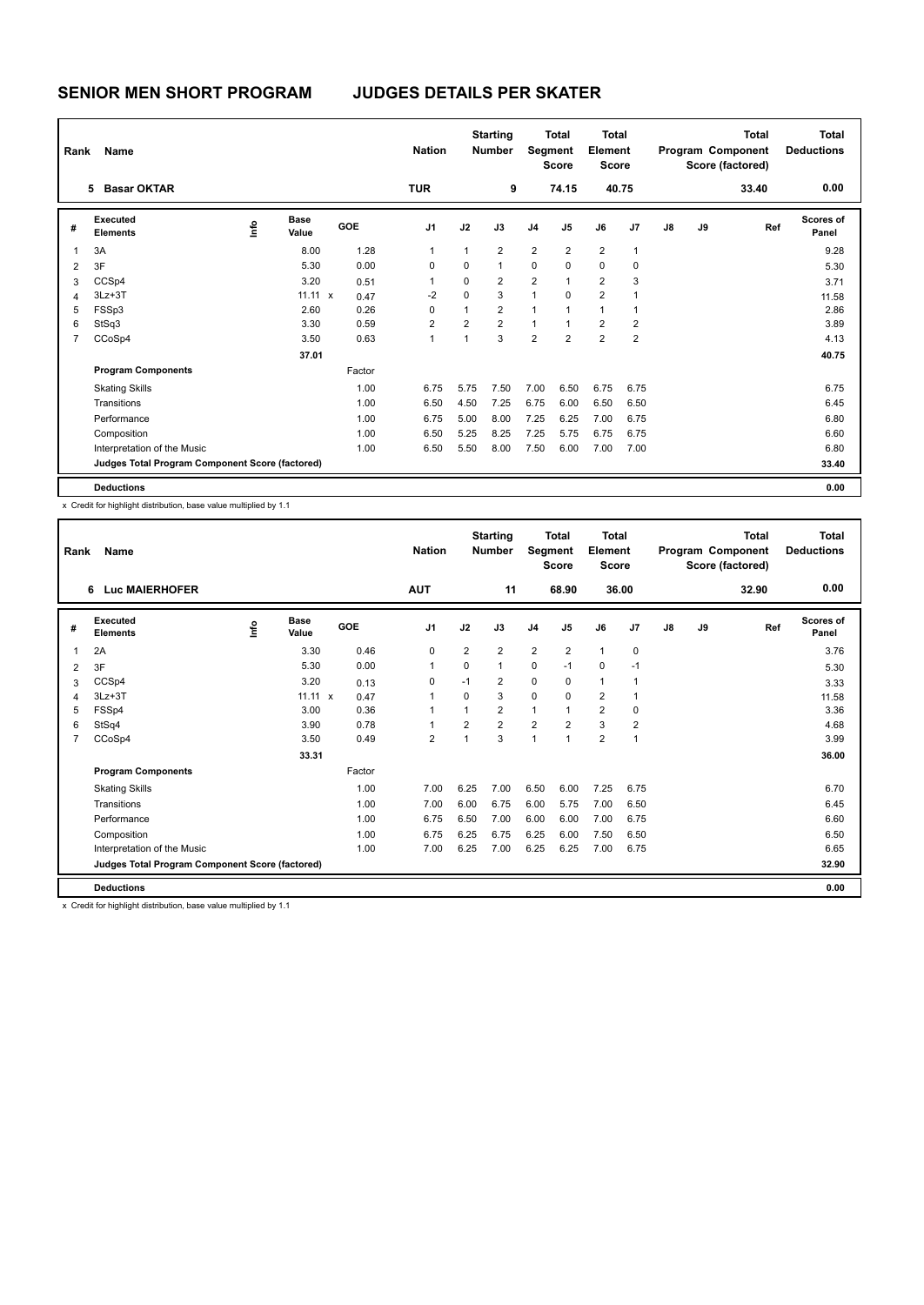| Rank | Name                                            |      |                      |            | <b>Nation</b>  |                | <b>Starting</b><br><b>Number</b> |                | <b>Total</b><br>Segment<br><b>Score</b> | <b>Total</b><br>Element<br><b>Score</b> |                |    |    | <b>Total</b><br>Program Component<br>Score (factored) | <b>Total</b><br><b>Deductions</b> |
|------|-------------------------------------------------|------|----------------------|------------|----------------|----------------|----------------------------------|----------------|-----------------------------------------|-----------------------------------------|----------------|----|----|-------------------------------------------------------|-----------------------------------|
|      | <b>Matyas BELOHRADSKY</b><br>7                  |      |                      |            | <b>CZE</b>     |                | 6                                |                | 67.77                                   | 35.17                                   |                |    |    | 32.60                                                 | 0.00                              |
| #    | Executed<br><b>Elements</b>                     | lnfo | <b>Base</b><br>Value | <b>GOE</b> | J <sub>1</sub> | J2             | J3                               | J <sub>4</sub> | J <sub>5</sub>                          | J6                                      | J <sub>7</sub> | J8 | J9 | Ref                                                   | Scores of<br>Panel                |
|      | 3A                                              |      | 8.00                 | $-2.56$    | -3             | -4             | $-4$                             | $-3$           | -3                                      | $-3$                                    | $-3$           |    |    |                                                       | 5.44                              |
| 2    | 3Lz                                             |      | 5.90                 | $-0.24$    | $-1$           | $\Omega$       | $\overline{2}$                   | $\mathbf 0$    | $\mathbf 0$                             | $-1$                                    | $-1$           |    |    |                                                       | 5.66                              |
| 3    | FSSp4                                           |      | 3.00                 | 0.42       | 0              |                | $\overline{2}$                   | $\overline{2}$ | $\overline{2}$                          | $\mathbf{1}$                            |                |    |    |                                                       | 3.42                              |
| 4    | $3F+3T$                                         |      | 9.50                 | 0.21       | 0              |                | $\overline{2}$                   | $\mathbf 0$    | $\mathbf 0$                             | $\mathbf 0$                             |                |    |    |                                                       | 9.71                              |
| 5    | CCSp4                                           |      | 3.20                 | 0.00       | 0              | $-1$           | $\overline{2}$                   | $\mathbf 0$    | $-2$                                    | 0                                       |                |    |    |                                                       | 3.20                              |
| 6    | StSq3                                           |      | 3.30                 | 0.66       | 1              | $\overline{2}$ | 4                                | 3              | $\overline{2}$                          | $\overline{2}$                          | 1              |    |    |                                                       | 3.96                              |
|      | CCoSp4                                          |      | 3.50                 | 0.28       | 0              | $\mathbf 0$    | $\overline{2}$                   | $\mathbf{1}$   | $\overline{1}$                          | $\overline{1}$                          | 1              |    |    |                                                       | 3.78                              |
|      |                                                 |      | 36.40                |            |                |                |                                  |                |                                         |                                         |                |    |    |                                                       | 35.17                             |
|      | <b>Program Components</b>                       |      |                      | Factor     |                |                |                                  |                |                                         |                                         |                |    |    |                                                       |                                   |
|      | <b>Skating Skills</b>                           |      |                      | 1.00       | 6.25           | 6.50           | 7.50                             | 7.00           | 6.50                                    | 6.50                                    | 6.25           |    |    |                                                       | 6.55                              |
|      | Transitions                                     |      |                      | 1.00       | 6.00           | 6.00           | 7.25                             | 7.00           | 6.25                                    | 6.25                                    | 6.00           |    |    |                                                       | 6.30                              |
|      | Performance                                     |      |                      | 1.00       | 6.25           | 7.00           | 7.75                             | 7.25           | 6.25                                    | 6.50                                    | 6.50           |    |    |                                                       | 6.70                              |
|      | Composition                                     |      |                      | 1.00       | 6.00           | 6.00           | 7.50                             | 7.00           | 6.25                                    | 6.50                                    | 6.25           |    |    |                                                       | 6.40                              |
|      | Interpretation of the Music                     |      |                      | 1.00       | 6.00           | 6.50           | 7.75                             | 7.25           | 6.50                                    | 6.75                                    | 6.25           |    |    |                                                       | 6.65                              |
|      | Judges Total Program Component Score (factored) |      |                      |            |                |                |                                  |                |                                         |                                         |                |    |    |                                                       | 32.60                             |
|      | <b>Deductions</b>                               |      |                      |            |                |                |                                  |                |                                         |                                         |                |    |    |                                                       | 0.00                              |

| Rank | Name                                            |            |                      |            | <b>Nation</b>  |                | <b>Starting</b><br><b>Number</b> | Segment        | <b>Total</b><br><b>Score</b> | <b>Total</b><br>Element<br>Score |                |    |    | <b>Total</b><br>Program Component<br>Score (factored) | <b>Total</b><br><b>Deductions</b> |
|------|-------------------------------------------------|------------|----------------------|------------|----------------|----------------|----------------------------------|----------------|------------------------------|----------------------------------|----------------|----|----|-------------------------------------------------------|-----------------------------------|
|      | <b>Valtter VIRTANEN</b><br>8                    |            |                      |            | <b>FIN</b>     |                | 3                                |                | 66.93                        |                                  | 32.38          |    |    | 34.55                                                 | 0.00                              |
| #    | <b>Executed</b><br><b>Elements</b>              | <b>Lin</b> | <b>Base</b><br>Value | <b>GOE</b> | J <sub>1</sub> | J2             | J3                               | J4             | J5                           | J6                               | J <sub>7</sub> | J8 | J9 | Ref                                                   | Scores of<br>Panel                |
| 1    | $3T+3T$                                         |            | 8.40                 | $-1.26$    | -3             | $-3$           | $-3$                             | $-3$           | -3                           | $-3$                             | $-3$           |    |    |                                                       | 7.14                              |
| 2    | 2A                                              |            | 3.30                 | 0.13       | $-1$           | $\mathbf{1}$   | 1                                | $\mathbf{1}$   | $\overline{2}$               | $\mathbf 0$                      | $-1$           |    |    |                                                       | 3.43                              |
| 3    | 3Lz                                             |            | 5.90                 | 0.71       | $\mathbf 0$    | 1              | 2                                | 2              | $\overline{2}$               | 1                                | 0              |    |    |                                                       | 6.61                              |
| 4    | FCSp4                                           |            | 3.20                 | 0.70       | $\overline{1}$ | $\overline{2}$ | 3                                | 3              | 3                            | $\overline{2}$                   | 1              |    |    |                                                       | 3.90                              |
| 5    | StSq3                                           |            | 3.30                 | 0.86       |                | 3              | 3                                | $\overline{2}$ | 3                            | 3                                | $\overline{2}$ |    |    |                                                       | 4.16                              |
| 6    | CSSp4                                           |            | 3.00                 | 0.60       | $\overline{1}$ | $\overline{2}$ | $\overline{2}$                   | $\overline{2}$ | $\overline{2}$               | $\overline{2}$                   | $\overline{2}$ |    |    |                                                       | 3.60                              |
| 7    | CCoSp3                                          |            | 3.00                 | 0.54       | $\mathbf{1}$   | $\overline{2}$ | $\overline{2}$                   | $\overline{2}$ | $\overline{2}$               | $\overline{2}$                   | $\mathbf{1}$   |    |    |                                                       | 3.54                              |
|      |                                                 |            | 30.10                |            |                |                |                                  |                |                              |                                  |                |    |    |                                                       | 32.38                             |
|      | <b>Program Components</b>                       |            |                      | Factor     |                |                |                                  |                |                              |                                  |                |    |    |                                                       |                                   |
|      | <b>Skating Skills</b>                           |            |                      | 1.00       | 6.50           | 7.25           | 7.00                             | 7.25           | 7.00                         | 7.50                             | 6.75           |    |    |                                                       | 7.05                              |
|      | Transitions                                     |            |                      | 1.00       | 6.50           | 7.00           | 6.50                             | 6.50           | 6.50                         | 7.25                             | 6.50           |    |    |                                                       | 6.60                              |
|      | Performance                                     |            |                      | 1.00       | 6.25           | 7.75           | 6.75                             | 6.50           | 7.00                         | 7.75                             | 7.00           |    |    |                                                       | 7.00                              |
|      | Composition                                     |            |                      | 1.00       | 6.25           | 7.50           | 7.00                             | 6.75           | 6.75                         | 7.75                             | 6.75           |    |    |                                                       | 6.95                              |
|      | Interpretation of the Music                     |            |                      | 1.00       | 6.50           | 7.50           | 6.75                             | 6.50           | 7.25                         | 8.00                             | 6.75           |    |    |                                                       | 6.95                              |
|      | Judges Total Program Component Score (factored) |            |                      |            |                |                |                                  |                |                              |                                  |                |    |    |                                                       | 34.55                             |
|      | <b>Deductions</b>                               |            |                      |            |                |                |                                  |                |                              |                                  |                |    |    |                                                       | 0.00                              |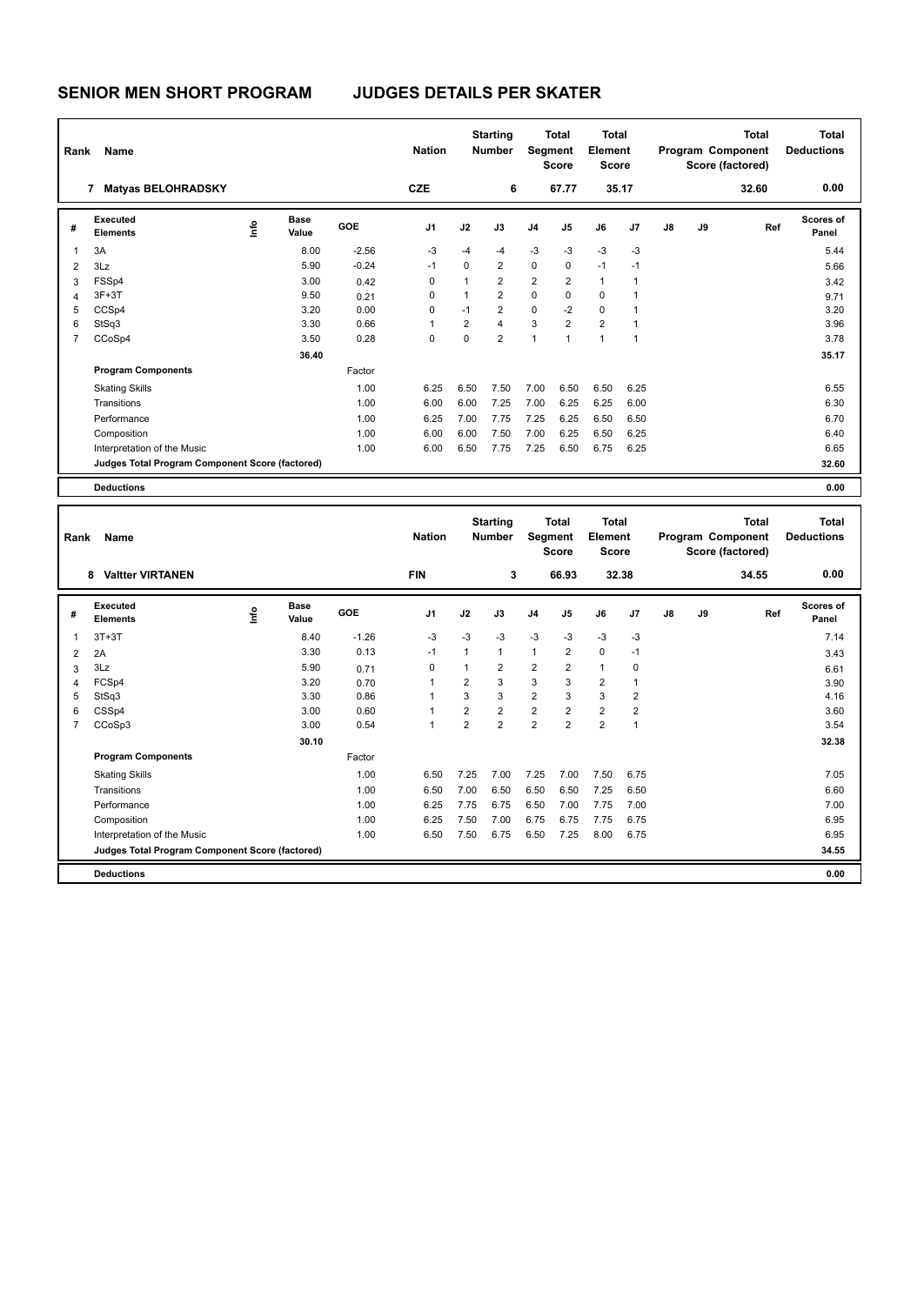| Rank           | Name                                            |      |                      |                 | <b>Nation</b>  |      | <b>Starting</b><br><b>Number</b> | Segment        | <b>Total</b><br><b>Score</b> | <b>Total</b><br>Element<br>Score |                |    |    | <b>Total</b><br>Program Component<br>Score (factored) | <b>Total</b><br><b>Deductions</b> |
|----------------|-------------------------------------------------|------|----------------------|-----------------|----------------|------|----------------------------------|----------------|------------------------------|----------------------------------|----------------|----|----|-------------------------------------------------------|-----------------------------------|
|                | <b>Nikita STAROSTIN</b><br>9                    |      |                      |                 | <b>GER</b>     |      | 15                               |                | 66.61                        |                                  | 32.31          |    |    | 35.30                                                 | $-1.00$                           |
| #              | Executed<br><b>Elements</b>                     | lnfo | <b>Base</b><br>Value | <b>GOE</b>      | J <sub>1</sub> | J2   | J3                               | J <sub>4</sub> | J <sub>5</sub>               | J6                               | J <sub>7</sub> | J8 | J9 | Ref                                                   | <b>Scores of</b><br>Panel         |
| $\overline{1}$ | 3A                                              |      | 8.00                 | $-4.00$         | $-5$           | $-5$ | $-5$                             | $-5$           | $-5$                         | $-5$                             | $-5$           |    |    |                                                       | 4.00                              |
| 2              | $3Lz + 2T$                                      |      | 7.20                 | $-0.12$         | $-2$           | 0    | $\mathbf 0$                      | $\mathbf 0$    | $\mathbf 0$                  | $\mathbf 0$                      | $-1$           |    |    |                                                       | 7.08                              |
| 3              | CCSp4                                           |      | 3.20                 | 0.51            | 1              | 1    | $\overline{2}$                   | 3              | $\overline{2}$               | $\mathbf{1}$                     | 2              |    |    |                                                       | 3.71                              |
| $\overline{4}$ | FSSp4                                           |      | 3.00                 | 0.36            | 0              | 1    | 3                                | $\overline{2}$ | $\overline{1}$               | $\mathbf{1}$                     | 1              |    |    |                                                       | 3.36                              |
| 5              | 3F                                              |      | $5.83 \times$        | $-0.85$         | $-3$           | $-2$ | $-1$                             | $-1$           | $-2$                         | $-2$                             | $-1$           |    |    |                                                       | 4.98                              |
| 6              | StSq4                                           |      | 3.90                 | 0.94            | 0              | 2    | 3                                | $\overline{2}$ | 3                            | 3                                | $\overline{2}$ |    |    |                                                       | 4.84                              |
| $\overline{7}$ | CCoSp4                                          |      | 3.50                 | 0.84            | 2              | 2    | $\overline{2}$                   | 3              | 3                            | $\overline{2}$                   | 3              |    |    |                                                       | 4.34                              |
|                |                                                 |      | 34.63                |                 |                |      |                                  |                |                              |                                  |                |    |    |                                                       | 32.31                             |
|                | <b>Program Components</b>                       |      |                      | Factor          |                |      |                                  |                |                              |                                  |                |    |    |                                                       |                                   |
|                | <b>Skating Skills</b>                           |      |                      | 1.00            | 5.75           | 7.00 | 7.00                             | 7.50           | 7.25                         | 6.75                             | 7.25           |    |    |                                                       | 7.05                              |
|                | Transitions                                     |      |                      | 1.00            | 5.75           | 6.50 | 6.50                             | 7.25           | 7.00                         | 6.75                             | 6.75           |    |    |                                                       | 6.70                              |
|                | Performance                                     |      |                      | 1.00            | 5.50           | 7.25 | 7.00                             | 7.25           | 7.00                         | 7.25                             | 7.25           |    |    |                                                       | 7.15                              |
|                | Composition                                     |      |                      | 1.00            | 5.75           | 7.50 | 7.25                             | 7.25           | 7.25                         | 7.00                             | 7.00           |    |    |                                                       | 7.15                              |
|                | Interpretation of the Music                     |      |                      | 1.00            | 6.00           | 7.50 | 7.25                             | 7.50           | 7.50                         | 7.25                             | 6.75           |    |    |                                                       | 7.25                              |
|                | Judges Total Program Component Score (factored) |      |                      |                 |                |      |                                  |                |                              |                                  |                |    |    |                                                       | 35.30                             |
|                | <b>Deductions</b>                               |      |                      | Falls: -1.00(1) |                |      |                                  |                |                              |                                  |                |    |    |                                                       | $-1.00$                           |

x Credit for highlight distribution, base value multiplied by 1.1

| Rank           | Name                                            |                                  |                      |         | <b>Nation</b>  |                | <b>Starting</b><br><b>Number</b> | Segment        | Total<br><b>Score</b> | Total<br>Element<br><b>Score</b> |                |    |    | Total<br>Program Component<br>Score (factored) | Total<br><b>Deductions</b> |
|----------------|-------------------------------------------------|----------------------------------|----------------------|---------|----------------|----------------|----------------------------------|----------------|-----------------------|----------------------------------|----------------|----|----|------------------------------------------------|----------------------------|
|                | <b>Micha STEFFEN</b><br>10                      |                                  |                      |         | SUI            |                | 12                               |                | 66.08                 |                                  | 34.03          |    |    | 32.05                                          | 0.00                       |
| #              | Executed<br><b>Elements</b>                     | $\mathop{\mathsf{Irr}}\nolimits$ | <b>Base</b><br>Value | GOE     | J <sub>1</sub> | J2             | J3                               | J <sub>4</sub> | J <sub>5</sub>        | J6                               | J <sub>7</sub> | J8 | J9 | Ref                                            | <b>Scores of</b><br>Panel  |
| 1              | 2A                                              |                                  | 3.30                 | 0.46    | 0              | $\overline{2}$ | $\overline{2}$                   | $\overline{2}$ | 2                     | $\mathbf{1}$                     | 0              |    |    |                                                | 3.76                       |
| 2              | $3Lz + 3T$                                      |                                  | 10.10                | 0.12    | 0              | $\overline{2}$ | 1                                | $\Omega$       | $\Omega$              | $\Omega$                         | $\mathbf 0$    |    |    |                                                | 10.22                      |
| 3              | FSS <sub>p4</sub>                               |                                  | 3.00                 | 0.30    | $\mathbf 0$    | 2              | 3                                | $\mathbf{1}$   | $\mathbf{1}$          | $\mathbf{1}$                     | $-1$           |    |    |                                                | 3.30                       |
| 4              | 3F                                              |                                  | $5.83 \times$        | 0.85    | $\overline{2}$ | $\overline{2}$ | 3                                | $\overline{2}$ | $\mathbf{1}$          | 1                                | $\overline{1}$ |    |    |                                                | 6.68                       |
| 5              | CCoSp4                                          |                                  | 3.50                 | 0.56    | $\overline{1}$ | $\overline{1}$ | $\overline{2}$                   | $\overline{2}$ | $\overline{2}$        | $\overline{2}$                   | 1              |    |    |                                                | 4.06                       |
| 6              | StSq3                                           |                                  | 3.30                 | 0.13    | $\overline{1}$ | 0              | 1                                | $\mathbf{1}$   | $-1$                  | $\mathbf 0$                      | $\mathbf 0$    |    |    |                                                | 3.43                       |
| $\overline{7}$ | CCSp3                                           |                                  | 2.80                 | $-0.22$ | 0              | $-1$           | 1                                | $\overline{1}$ | $-2$                  | $-2$                             | $-2$           |    |    |                                                | 2.58                       |
|                |                                                 |                                  | 31.83                |         |                |                |                                  |                |                       |                                  |                |    |    |                                                | 34.03                      |
|                | <b>Program Components</b>                       |                                  |                      | Factor  |                |                |                                  |                |                       |                                  |                |    |    |                                                |                            |
|                | <b>Skating Skills</b>                           |                                  |                      | 1.00    | 6.75           | 6.50           | 7.00                             | 6.50           | 6.00                  | 6.25                             | 6.25           |    |    |                                                | 6.45                       |
|                | Transitions                                     |                                  |                      | 1.00    | 6.50           | 6.25           | 6.75                             | 6.50           | 5.50                  | 6.00                             | 5.75           |    |    |                                                | 6.20                       |
|                | Performance                                     |                                  |                      | 1.00    | 6.75           | 6.50           | 7.25                             | 7.00           | 5.75                  | 6.25                             | 6.25           |    |    |                                                | 6.55                       |
|                | Composition                                     |                                  |                      | 1.00    | 6.50           | 6.75           | 7.00                             | 6.75           | 5.75                  | 6.50                             | 6.00           |    |    |                                                | 6.50                       |
|                | Interpretation of the Music                     |                                  |                      | 1.00    | 6.75           | 6.00           | 7.00                             | 6.75           | 6.00                  | 6.25                             | 6.00           |    |    |                                                | 6.35                       |
|                | Judges Total Program Component Score (factored) |                                  |                      |         |                |                |                                  |                |                       |                                  |                |    |    |                                                | 32.05                      |
|                | <b>Deductions</b>                               |                                  |                      |         |                |                |                                  |                |                       |                                  |                |    |    |                                                | 0.00                       |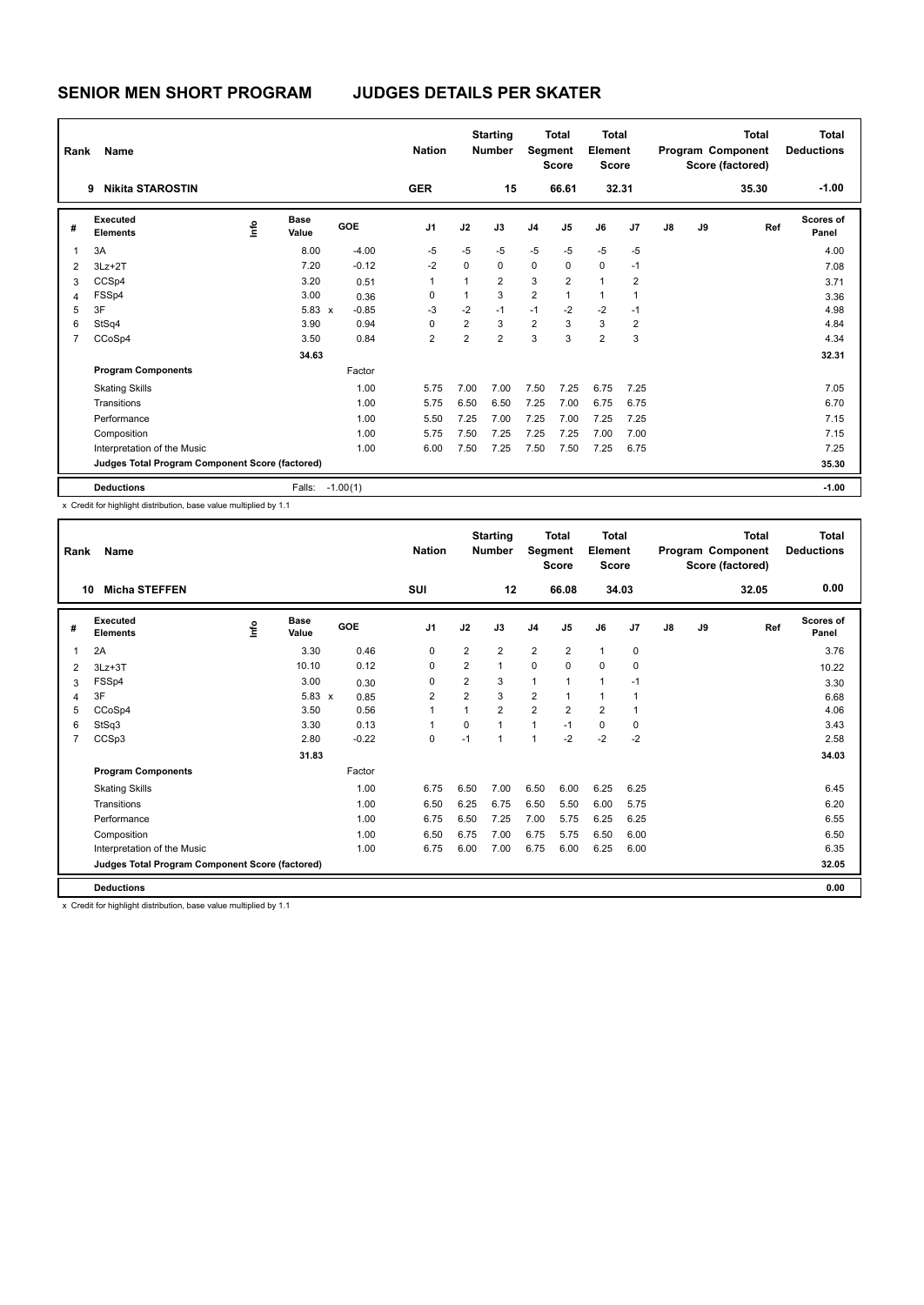| Rank | Name                                            |      |                      |         | <b>Nation</b>  |                | <b>Starting</b><br><b>Number</b> |                | <b>Total</b><br>Segment<br><b>Score</b> | Total<br>Element<br><b>Score</b> |                |    |    | <b>Total</b><br>Program Component<br>Score (factored) | <b>Total</b><br><b>Deductions</b> |
|------|-------------------------------------------------|------|----------------------|---------|----------------|----------------|----------------------------------|----------------|-----------------------------------------|----------------------------------|----------------|----|----|-------------------------------------------------------|-----------------------------------|
|      | <b>Tomas Llorenc GUARINO</b><br>11              |      |                      |         | <b>ESP</b>     |                | 4                                |                | 64.97                                   |                                  | 33.17          |    |    | 31.80                                                 | 0.00                              |
| #    | Executed<br><b>Elements</b>                     | lnfo | <b>Base</b><br>Value | GOE     | J <sub>1</sub> | J2             | J3                               | J <sub>4</sub> | J <sub>5</sub>                          | J6                               | J <sub>7</sub> | J8 | J9 | Ref                                                   | <b>Scores of</b><br>Panel         |
| 1    | 3A                                              |      | 8.00                 | $-2.72$ | $-4$           | $-3$           | $-3$                             | $-3$           | $-3$                                    | $-4$                             | $-4$           |    |    |                                                       | 5.28                              |
| 2    | 3F                                              |      | 5.30                 | 0.95    | $\overline{2}$ | $\overline{2}$ | $\overline{2}$                   | $\mathbf{1}$   | 3                                       | $\overline{2}$                   | $\mathbf{1}$   |    |    |                                                       | 6.25                              |
| 3    | FSSp3                                           |      | 2.60                 | $-0.21$ | $-3$           | $\mathbf 0$    | $\mathbf 0$                      | $\mathbf 0$    | $-1$                                    | $-2$                             | $-1$           |    |    |                                                       | 2.39                              |
| 4    | StSq3                                           |      | 3.30                 | 0.66    | $\overline{2}$ | $\overline{2}$ | $\overline{2}$                   | $\overline{2}$ | 3                                       | $\mathbf{1}$                     | 2              |    |    |                                                       | 3.96                              |
| 5    | $3Lz + 3Tq$                                     | q    | $11.11 \times$       | $-2.01$ | $-4$           | $-2$           | $-4$                             | $-3$           | $-5$                                    | $-4$                             | $-2$           |    |    |                                                       | 9.10                              |
| 6    | CCSp3                                           |      | 2.80                 | $-0.11$ | 0              | $-2$           | $\overline{2}$                   | $\mathbf{1}$   | $-2$                                    | $\mathbf{1}$                     | $-2$           |    |    |                                                       | 2.69                              |
| 7    | CCoSp4                                          |      | 3.50                 | 0.00    | $-3$           | 0              | $\mathbf 0$                      | $\mathbf 0$    | 0                                       | 0                                | 0              |    |    |                                                       | 3.50                              |
|      |                                                 |      | 36.61                |         |                |                |                                  |                |                                         |                                  |                |    |    |                                                       | 33.17                             |
|      | <b>Program Components</b>                       |      |                      | Factor  |                |                |                                  |                |                                         |                                  |                |    |    |                                                       |                                   |
|      | <b>Skating Skills</b>                           |      |                      | 1.00    | 6.25           | 6.25           | 6.75                             | 7.00           | 6.75                                    | 6.25                             | 6.25           |    |    |                                                       | 6.45                              |
|      | Transitions                                     |      |                      | 1.00    | 6.25           | 5.75           | 6.50                             | 6.25           | 6.25                                    | 6.00                             | 6.00           |    |    |                                                       | 6.15                              |
|      | Performance                                     |      |                      | 1.00    | 6.00           | 6.00           | 6.50                             | 6.50           | 6.50                                    | 6.25                             | 6.50           |    |    |                                                       | 6.35                              |
|      | Composition                                     |      |                      | 1.00    | 6.25           | 6.00           | 6.75                             | 6.50           | 6.75                                    | 6.00                             | 6.50           |    |    |                                                       | 6.40                              |
|      | Interpretation of the Music                     |      |                      | 1.00    | 6.25           | 6.50           | 6.75                             | 6.25           | 6.75                                    | 5.75                             | 6.50           |    |    |                                                       | 6.45                              |
|      | Judges Total Program Component Score (factored) |      |                      |         |                |                |                                  |                |                                         |                                  |                |    |    |                                                       | 31.80                             |
|      | <b>Deductions</b>                               |      |                      |         |                |                |                                  |                |                                         |                                  |                |    |    |                                                       | 0.00                              |

x Credit for highlight distribution, base value multiplied by 1.1 q Jump landed on the quarter

| Rank           | Name                                            |         |                      |            | <b>Nation</b>            |                | <b>Starting</b><br><b>Number</b> | Segment        | <b>Total</b><br><b>Score</b> | <b>Total</b><br>Element<br><b>Score</b> |                |               |    | <b>Total</b><br>Program Component<br>Score (factored) | Total<br><b>Deductions</b> |
|----------------|-------------------------------------------------|---------|----------------------|------------|--------------------------|----------------|----------------------------------|----------------|------------------------------|-----------------------------------------|----------------|---------------|----|-------------------------------------------------------|----------------------------|
|                | Kornel WITKOWSKI<br>12                          |         |                      |            | <b>POL</b>               |                | 8                                |                | 57.26                        | 26.71                                   |                |               |    | 31.55                                                 | $-1.00$                    |
| #              | Executed<br><b>Elements</b>                     | lnfo    | <b>Base</b><br>Value | GOE        | J <sub>1</sub>           | J2             | J3                               | J <sub>4</sub> | J5                           | J6                                      | J7             | $\mathsf{J}8$ | J9 | Ref                                                   | Scores of<br>Panel         |
| 1              | 3A                                              |         | 8.00                 | $-1.28$    | $-3$                     | $-2$           | $-1$                             | $-2$           | $-2$                         | $-1$                                    | $-1$           |               |    |                                                       | 6.72                       |
| 2              | 3F!+3T                                          |         | 9.50                 | $-2.65$    | $-5$                     | $-5$           | $-5$                             | $-5$           | $-5$                         | $-5$                                    | $-5$           |               |    |                                                       | 6.85                       |
| 3              | FCSp3                                           |         | 2.80                 | $-0.34$    | $-3$                     | $-2$           | $\mathbf 0$                      | $\mathbf 0$    | $-1$                         | $-2$                                    | $-1$           |               |    |                                                       | 2.46                       |
| 4              | $1\text{Lz}^*$                                  | $\star$ | 0.00 x               | 0.00       | $\overline{\phantom{a}}$ | ٠              | $\overline{a}$                   |                | ٠                            |                                         |                |               |    |                                                       | 0.00                       |
| 5              | CCoSp4                                          |         | 3.50                 | 0.28       | 0                        | 0              | $\overline{2}$                   | $\mathbf{1}$   | 1                            | $\mathbf{1}$                            | 1              |               |    |                                                       | 3.78                       |
| 6              | CSSp4                                           |         | 3.00                 | $-0.06$    | 0                        | $-1$           | $\mathbf 0$                      | 0              | 0                            | $\mathbf{1}$                            | $-2$           |               |    |                                                       | 2.94                       |
| $\overline{7}$ | StSq3                                           |         | 3.30                 | 0.66       | $-1$                     | $\overline{2}$ | $\overline{2}$                   | $\overline{2}$ | $\overline{2}$               | $\overline{2}$                          | $\overline{2}$ |               |    |                                                       | 3.96                       |
|                |                                                 |         | 30.10                |            |                          |                |                                  |                |                              |                                         |                |               |    |                                                       | 26.71                      |
|                | <b>Program Components</b>                       |         |                      | Factor     |                          |                |                                  |                |                              |                                         |                |               |    |                                                       |                            |
|                | <b>Skating Skills</b>                           |         |                      | 1.00       | 5.25                     | 6.75           | 6.75                             | 6.25           | 6.25                         | 6.75                                    | 6.25           |               |    |                                                       | 6.45                       |
|                | Transitions                                     |         |                      | 1.00       | 5.00                     | 6.25           | 6.50                             | 6.00           | 5.50                         | 6.50                                    | 6.50           |               |    |                                                       | 6.15                       |
|                | Performance                                     |         |                      | 1.00       | 5.00                     | 6.25           | 6.00                             | 6.50           | 5.75                         | 6.75                                    | 6.50           |               |    |                                                       | 6.20                       |
|                | Composition                                     |         |                      | 1.00       | 5.00                     | 6.50           | 6.50                             | 6.25           | 5.75                         | 6.50                                    | 6.50           |               |    |                                                       | 6.30                       |
|                | Interpretation of the Music                     |         |                      | 1.00       | 4.75                     | 7.00           | 6.75                             | 6.75           | 5.50                         | 6.50                                    | 6.75           |               |    |                                                       | 6.45                       |
|                | Judges Total Program Component Score (factored) |         |                      |            |                          |                |                                  |                |                              |                                         |                |               |    |                                                       | 31.55                      |
|                | <b>Deductions</b>                               |         | Falls:               | $-1.00(1)$ |                          |                |                                  |                |                              |                                         |                |               |    |                                                       | $-1.00$                    |

\* Invalid element x Credit for highlight distribution, base value multiplied by 1.1 ! Not clear edge